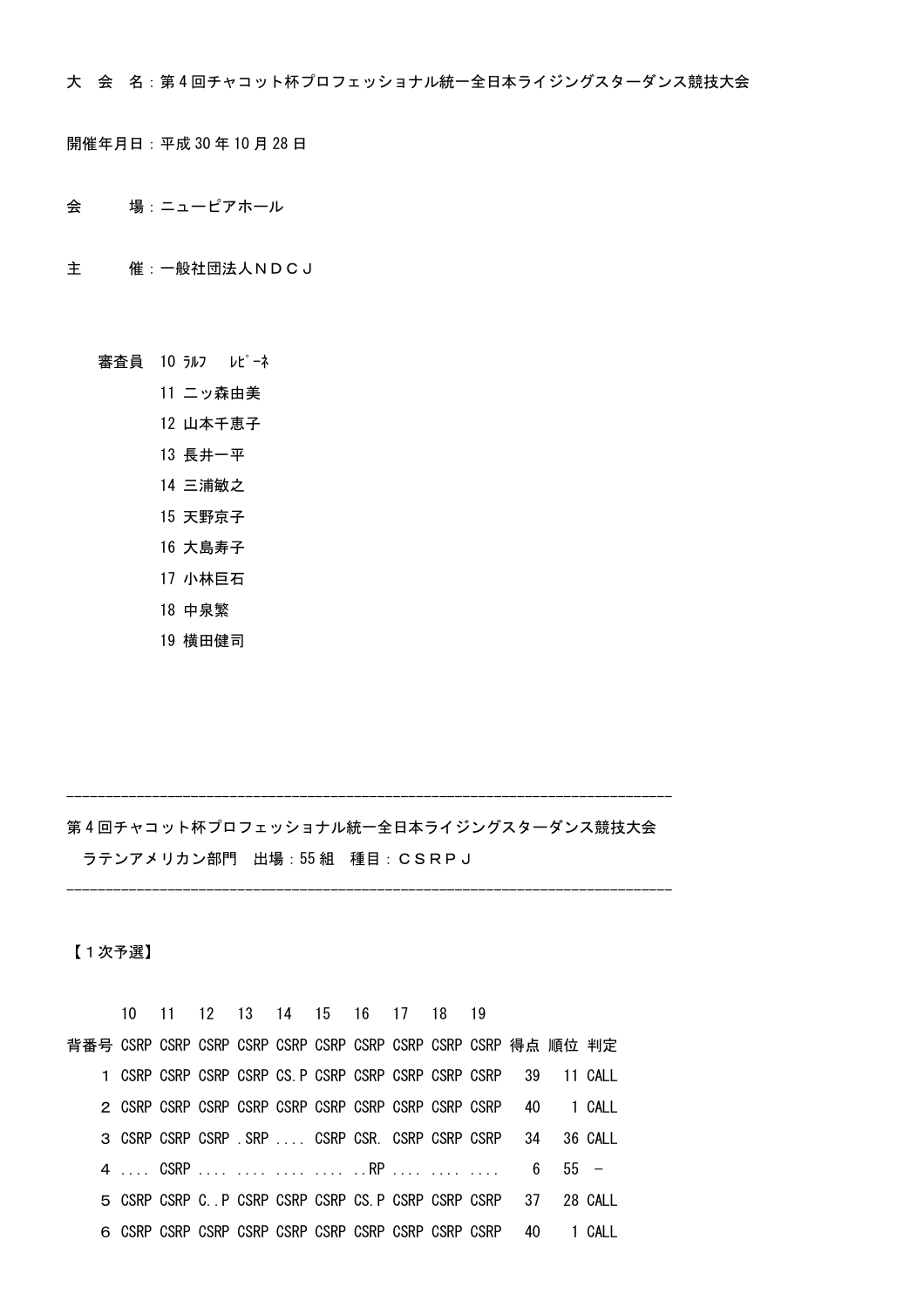|    |    |  |                                                             |  |  |                                                                    | 39 | 11 CALL |
|----|----|--|-------------------------------------------------------------|--|--|--------------------------------------------------------------------|----|---------|
|    | 8. |  |                                                             |  |  |                                                                    | 40 | 1 CALL  |
|    |    |  | 9 CSRP CSRP . SRP CSRP CSRP CSRP CSRP CSRP P CSRP           |  |  |                                                                    | 36 | 33 CALL |
|    |    |  | 1 O CSRP . SRP CSRP CSRP CSRP  CSRP CSRP CSR. CSRP          |  |  |                                                                    | 34 | 36 CALL |
|    |    |  |                                                             |  |  |                                                                    | 40 | 1 CALL  |
|    |    |  | 1 3 CSRP  P C.R. CSRP C.R. CSRP CS. P CSRP CSRP C P         |  |  |                                                                    | 30 | 45 CALL |
|    |    |  |                                                             |  |  |                                                                    | 38 | 21 CALL |
|    |    |  | 15 C CS. P CSRP C P  CSRP C.R. C.R. CSRP C.R.               |  |  |                                                                    | 24 | $54 -$  |
|    |    |  | 1 6  C.R. CS.P .S. CS.P CSRP .SRP .S.P CSRP .SRP            |  |  |                                                                    | 25 | $53 -$  |
|    |    |  | 1 7 CSRP CSRP CSRP CSRP C.RP CSRP CSRP CSRP CSRP CS.P       |  |  |                                                                    | 38 | 21 CALL |
|    |    |  | 1 9 CSRP CSR. CSRP CSRP CSRP C CSRP C.RP  CSRP              |  |  |                                                                    | 31 | 43 CALL |
| 20 |    |  | CSRP CSRP . SRP CSRP CSRP . SRP CSRP CSRP CSRP CSRP         |  |  |                                                                    | 38 | 21 CALL |
|    |    |  |                                                             |  |  |                                                                    | 40 | 1 CALL  |
| 22 |    |  | .S. RP CSRP CSRP C. . P CSRP CSRP CSRP CSRP CS. .           |  |  |                                                                    | 31 | 43 CALL |
|    |    |  | 2 3 CSRP CS. P C. P . RP CSRP CSRP C. RP CS. CSRP           |  |  |                                                                    | 28 | 47 CALL |
|    |    |  |                                                             |  |  |                                                                    | 39 | 11 CALL |
|    |    |  | 2 5 CSRP CSRP CSRP CS. CSRP CSRP S. CSRP CSRP SRP           |  |  |                                                                    | 34 | 36 CALL |
| 26 |    |  | CSRP CSRP CSR. CSRP C.RP CSRP CSRP .SRP CSRP CSRP           |  |  |                                                                    | 37 | 28 CALL |
|    |    |  | 27 CSRP CSRP  P C.R. CSRP . SRP . SRP CSRP C. P CS.         |  |  |                                                                    | 29 | 46 CALL |
|    |    |  | 2 8 C.R. CSRP CSRP . SRP CSRP CSRP CSRP CSRP CSR. CSRP      |  |  |                                                                    | 36 | 33 CALL |
|    |    |  | 29 .S.P C CSRP CS.P CS.P CSRP C SR. CSRP SRP                |  |  |                                                                    | 27 | 48 CALL |
|    |    |  | 3 O CSRP CSRP CSRP CSRP CSRP CSRP CSRP C.RP CSRP CSRP       |  |  |                                                                    | 39 | 11 CALL |
|    | 31 |  | CSRP CSRP CSR. CSRP CSRP CSRP CSRP CS. P. SRP CSRP          |  |  |                                                                    | 37 | 28 CALL |
|    |    |  |                                                             |  |  | 3 3 CSRP CSRP CSRP CSRP CSRP CSR. CSRP CSRP CSRP CSRP CSRP         | 39 | 11 CALL |
|    |    |  |                                                             |  |  | 3 4 CSRP CSRP CSRP CSRP CSRP C. P CSRP CSRP CSRP CSRP              | 38 | 21 CALL |
|    |    |  |                                                             |  |  |                                                                    | 39 | 11 CALL |
|    |    |  | 3 6 . SRP CSRP . SRP CSRP CSRP CS. P CSRP . SRP C. RP CSRP  |  |  |                                                                    | 35 | 35 CALL |
|    |    |  |                                                             |  |  | 3 7 CS. P CSRP CS. CSRP CSR. R. .S. CSRP CS. P.R.                  | 26 | $51 -$  |
|    |    |  | 3 8 CSR. C CSRP . SRP CSRP CSRP C. RP CSRP CSRP CS. P       |  |  |                                                                    | 33 | 40 CALL |
|    |    |  |                                                             |  |  |                                                                    | 39 | 11 CALL |
|    |    |  |                                                             |  |  |                                                                    | 40 | 1 CALL  |
|    |    |  | 4 1 CSRP CSRP CSRP CS. CSRP CSRP CSRP CS. P CSRP CSRP       |  |  |                                                                    | 37 | 28 CALL |
|    |    |  | 4 2 C. RP CSRP C. RP C. RP CSRP CSRP CSRP C. RP . SR. C. RP |  |  |                                                                    | 33 | 40 CALL |
|    |    |  |                                                             |  |  |                                                                    | 39 | 11 CALL |
|    |    |  |                                                             |  |  |                                                                    | 40 | 1 CALL  |
|    |    |  | 4 5 CSRP CSRP CSRP CSRP CSRP  RP CSRP CSRP CSRP CSRP        |  |  |                                                                    | 38 | 21 CALL |
|    |    |  |                                                             |  |  |                                                                    | 40 | 1 CALL  |
|    |    |  |                                                             |  |  | 4 7 CSRP . S. . C. R. RP . SR. CSRP RP . S. P CSRP CSRP 27 48 CALL |    |         |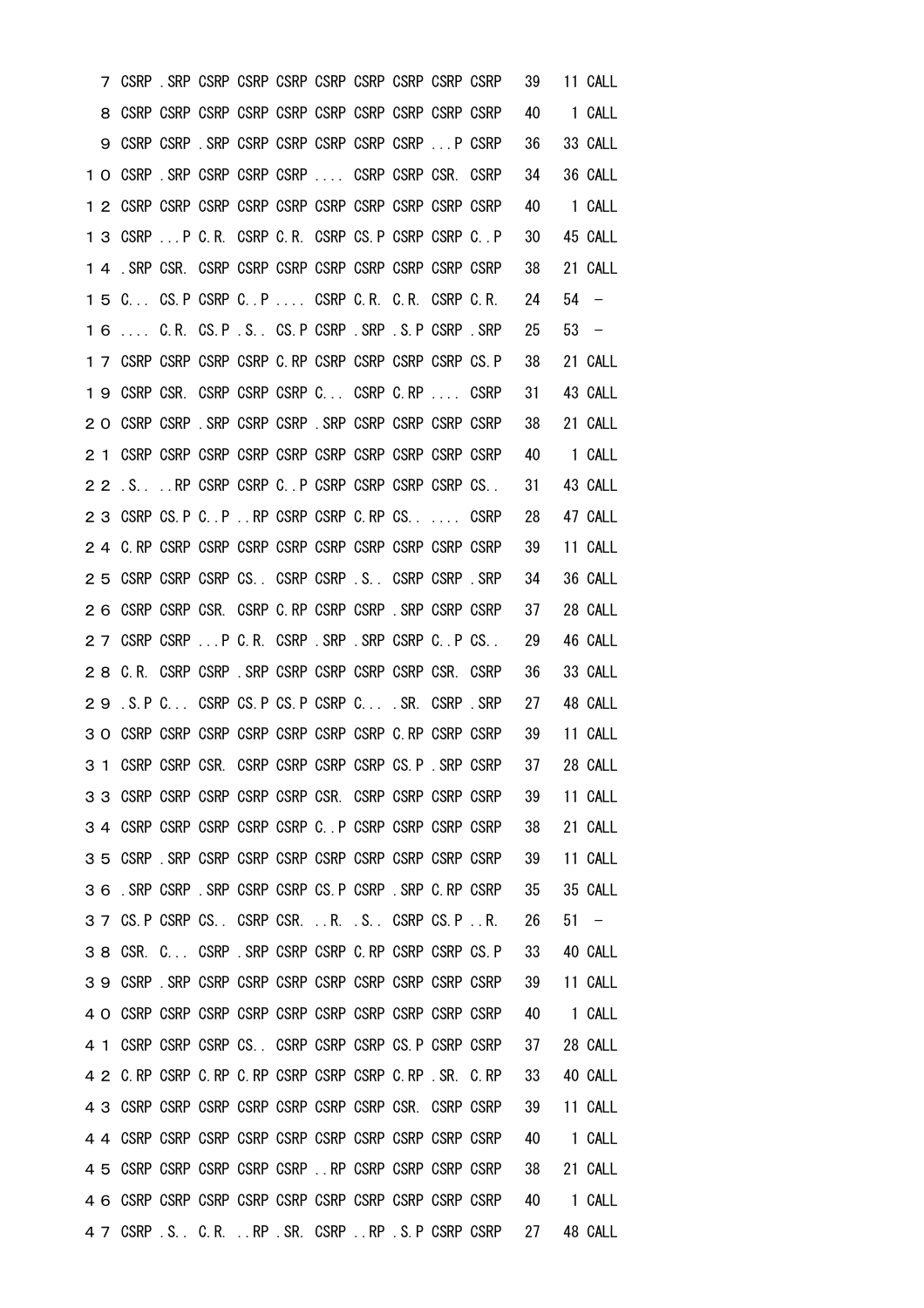CSRP CSRP CSRP CS.. CSRP CSRP CSR. CSR. CSRP .SR. 34 36 CALL CSRP C.RP .SRP CSRP CSRP CSRP CSRP CSRP CSRP CSRP 38 21 CALL CSRP CSRP CSRP CSRP CSRP CS.. CS.P CSRP CSRP CSRP 37 28 CALL CSRP CSRP CSRP CSRP CSRP CSRP CSRP C.RP CSRP CSRP 39 11 CALL CSRP CSRP CSRP CSRP CSRP CSRP CSRP CSRP CSRP CSRP 40 1 CALL CSRP CS.P CS.. C.R. CSRP .SRP C..P CSRP .SRP .... 27 48 CALL CSRP CSRP CSRP CSRP .SRP CSRP CSRP CSRP CSRP CSRP 39 11 CALL CSRP CSRP CSRP CSRP CSRP CSRP CSRP CSRP CSRP CSRP 40 1 CALL CSR. C.R. .SRP CSRP .SR. C..P .SR. CSRP C... C.RP 26 51 − ...P CSRP CSRP CSRP .SRP CSRP CSRP ..R. CSRP CSRP 33 40 CALL CSRP CSRP CSRP CSRP CSRP CSR. CSRP CS.P CSRP CSRP 38 21 CALL

【2次予選】

|  |  |  | 10 11 12 13 14 15 16 17 18 19                               |  |                                                           |    |         |
|--|--|--|-------------------------------------------------------------|--|-----------------------------------------------------------|----|---------|
|  |  |  |                                                             |  |                                                           |    |         |
|  |  |  |                                                             |  | 1 CS. P CSRP CSRP CSRP CSRP . SRP CS. P CSRP CSRP CSRP    | 37 | 8 CALL  |
|  |  |  |                                                             |  | 2 CSRP CSRP C. P CSRP CSRP CSRP CSRP  CSRP .SRP           | 33 | 19 CALL |
|  |  |  |                                                             |  | 3 CSRP C.RP CSRP R.  CSRP P  CSRP CSR.                    | 24 | 35 CALL |
|  |  |  | 5 CSRP CSRP . SRP . S. P CSRP C. RP CS. P CSRP CSRP CS. P   |  |                                                           | 34 | 16 CALL |
|  |  |  | 6 CSRP CSRP CSRP CSRP CS. P CSRP CSRP CSRP CSRP CSRP CSRP   |  |                                                           | 39 | 3 CALL  |
|  |  |  | 7 CSRP CSRP SR. CSRP R. CSRP CSRP C. RP CSRP CSRP           |  |                                                           | 34 | 16 CALL |
|  |  |  | 8 CSRP CSRP CSRP CSRP C. RP CSRP CSRP CSRP CSRP CSRP CSRP   |  |                                                           | 39 | 3 CALL  |
|  |  |  |                                                             |  | 9 CS. P CSRP  CSRP . SRP  R. CSRP                         | 19 | $43 -$  |
|  |  |  | 10   C CSRP CSRP  . SR. . S                                 |  |                                                           | 12 | 48 –    |
|  |  |  | 1 2  R. . SRP CS. . C. CSRP CSRP CSRP CSRP  . CSRP          |  |                                                           | 27 | 31 CALL |
|  |  |  |                                                             |  | 1 3 CSRP CSRP CSRP   CSR.  C.R. CSRP C                    | 22 | $39 -$  |
|  |  |  | 1 4 CSRP CSRP CSRP CSRP CSRP  P CSRP . SRP CSRP CSRP        |  |                                                           | 36 | 10 CALL |
|  |  |  | 1 7 CS. P CSRP CSRP RP C. R. CSRP P CSRP R.                 |  |                                                           | 25 | 33 CALL |
|  |  |  | 19 . SR. R. . SR. CSRP CSRP CSR. . S. CSRP                  |  |                                                           | 21 | $40 -$  |
|  |  |  | 2 O  R. CSR.  CSRP . SRP C. RP CSRP C. RP CSRP CSRP         |  |                                                           | 29 | 28 CALL |
|  |  |  | 2 1 CSRP CS. P . SRP CSRP CSRP CS. CSRP CSRP CSRP CSRP CSRP |  |                                                           | 36 | 10 CALL |
|  |  |  | 2 2   C CS  CSRP CS.P CS.P CSRP                             |  |                                                           | 17 | 46 –    |
|  |  |  | 2 3 C.RP  C.P  CS.P CSRP CSRP .S.  CSRP                     |  |                                                           | 21 | $40 -$  |
|  |  |  | 2 4 CS. P CS. P CSRP CSRP CSRP CSRP CSRP C. RP CSRP . SRP   |  |                                                           | 36 | 10 CALL |
|  |  |  | 2 5 CSRP CSRP CSRP CSRP  CSRP R. CSRP CSRP .S.P             |  |                                                           | 31 | 24 CALL |
|  |  |  |                                                             |  | 2 6 CS. P C. RP . SRP CSRP . S. P CSR. CSRP R. CS. P CSRP | 30 | 25 CALL |
|  |  |  | 2 7 C.R. . SR. . S CSRP CSRP C  CSRP  . S                   |  |                                                           | 19 | $43 -$  |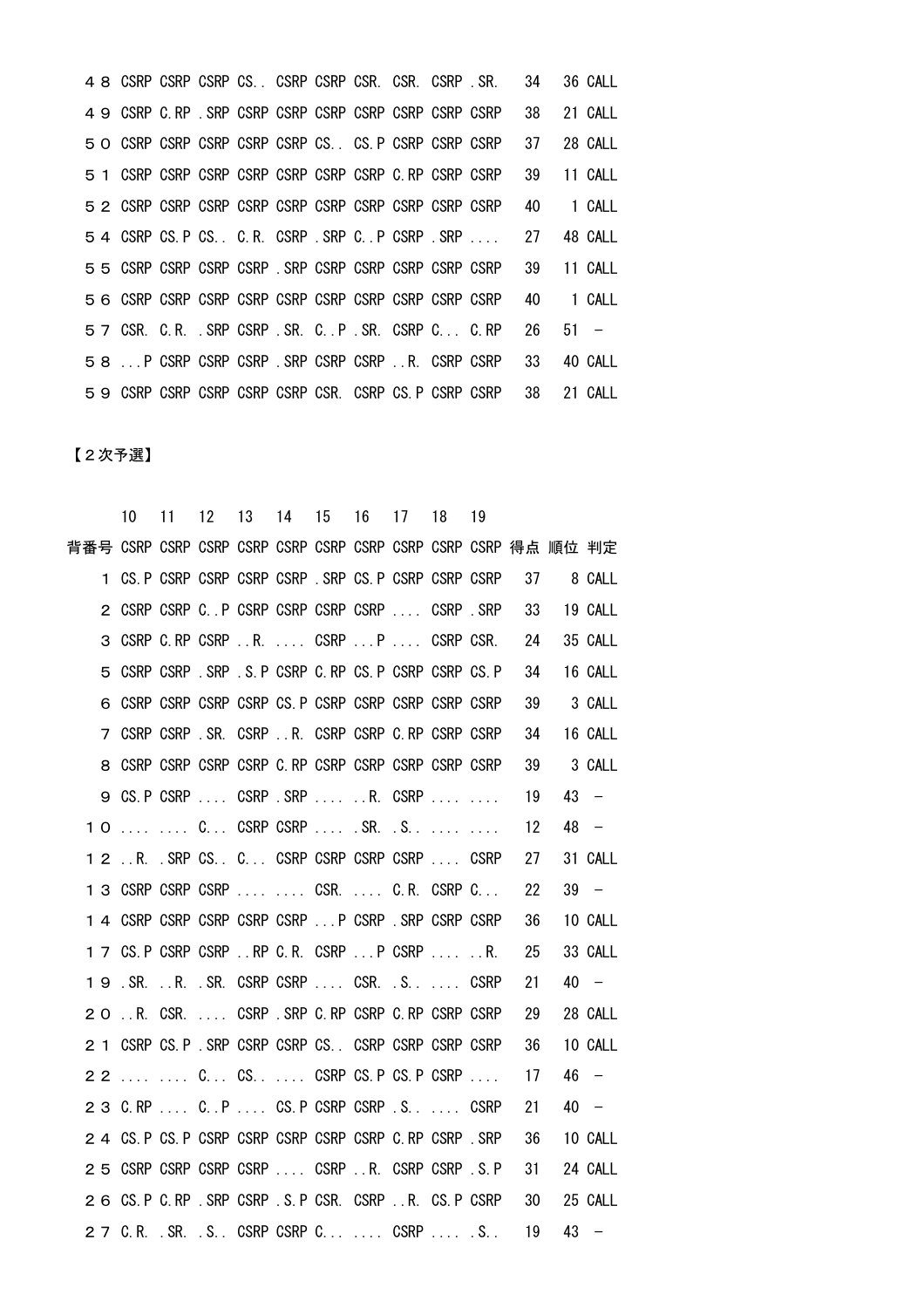|    |  |  | 28   CSRP CSR. C.RP  CSRP CSRP CSRP CSRP                |  |  |                                                      | 26 |    | 32 CALL                  |
|----|--|--|---------------------------------------------------------|--|--|------------------------------------------------------|----|----|--------------------------|
|    |  |  | 29  S. P CSRP C  P CSRP . S. P C P CSRP CSRP            |  |  |                                                      | 24 |    | 35 CALL                  |
|    |  |  | 3 O CSRP CSRP . SRP CSRP CSRP CSRP CSRP CSRP CSRP CSRP  |  |  |                                                      | 39 |    | 3 CALL                   |
|    |  |  | 3 1 CSRP CSRP C. P P CSRP . SRP C. R. . SR. CSRP . S. P |  |  |                                                      | 28 |    | 30 CALL                  |
|    |  |  | 3 3 CSRP CSRP CSRP . SRP CSRP CSRP . SR. CSRP CSRP CSR. |  |  |                                                      | 36 |    | 10 CALL                  |
|    |  |  | 3 4 CSRP CSRP C.RP . SRP CSRP CS.P C. P CS. CSRP CSRP   |  |  |                                                      | 33 |    | 19 CALL                  |
|    |  |  | 3 5 CSRP CS. C.R. CSRP CSRP C.RP CSRP CSRP CSRP C.RP    |  |  |                                                      | 34 |    | 16 CALL                  |
|    |  |  | 36 . SRP C. RP CS. C CS. CSRP CSRP  P  CSR.             |  |  |                                                      | 23 | 37 | $\overline{\phantom{0}}$ |
|    |  |  | 38  C CSRP   CSRP R. .S.P CSRP R.                       |  |  |                                                      | 17 |    | $46 -$                   |
|    |  |  | 39  CSRP C.RP CSRP CSRP CSRP C.RP .SRP R. C.RP          |  |  |                                                      | 29 |    | 28 CALL                  |
|    |  |  | 4 O CSRP CSRP CSRP . SRP CSRP CSRP CSRP CSRP CSRP . SRP |  |  |                                                      | 38 |    | 6 CALL                   |
|    |  |  | 4 1 CS. SR. RP CSRP CSRP SR. CS. S.  C. P               |  |  |                                                      | 21 |    | $40 -$                   |
|    |  |  | 4 2  RP   C  . S . SRP C.R.                             |  |  |                                                      | 9  |    | $49 -$                   |
|    |  |  | 4 3 CSRP CSRP . S. CSRP CSR. CS. P CS. C. RP CSRP CSRP  |  |  |                                                      | 32 |    | 22 CALL                  |
|    |  |  |                                                         |  |  |                                                      | 40 |    | 1 CALL                   |
|    |  |  | 4 5 CSRP CSRP CSR. CSRP CSRP  R. CSRP CSRP CSRP CSRP    |  |  |                                                      | 36 |    | 10 CALL                  |
| 46 |  |  |                                                         |  |  |                                                      | 40 |    | 1 CALL                   |
| 47 |  |  | CSRP  P CS. P  CSR.  P  RP C CSRP CSRP                  |  |  |                                                      | 23 |    | $37 -$                   |
|    |  |  | 4 8 CSRP C CSRP C.R. CP CSRP CSRP CSR. CSRP CS          |  |  |                                                      | 30 |    | 25 CALL                  |
| 49 |  |  | R. .S.P CS.P .S.P .SR. .SRP CS.P CSRP .S CSRP           |  |  |                                                      | 25 |    | 33 CALL                  |
|    |  |  | 5 O CSRP CSRP CSRP CSRP CSRP CSR. CSR. CSRP CSRP . SRP  |  |  |                                                      | 37 |    | 8 CALL                   |
|    |  |  | 5 1 CSRP C. RP CSRP CSRP CSRP C. RP CSRP CSRP CSRP CSRP |  |  |                                                      | 38 |    | 6 CALL                   |
|    |  |  | 5 2 CSRP CSRP CS. CSRP CSRP CSRP  CSRP C.RP CSRP        |  |  |                                                      | 33 |    | 19 CALL                  |
|    |  |  |                                                         |  |  | 54  R. R.  R.  RP CSRP   9                           |    |    | 49 –                     |
|    |  |  |                                                         |  |  | 5 5 CSRP CSRP CSRP CSRP  P CS. P CSRP CSRP CSRP CSRP | 36 |    | 10 CALL                  |
|    |  |  | 56 CSRP CSRP  RP CSRP CSRP CSRP C.R. CSRP  C.P          |  |  |                                                      | 30 |    | 25 CALL                  |
|    |  |  |                                                         |  |  | 58  S. CSRP  CS. CSRP CS.P  CSRP C                   | 19 |    | $43 -$                   |
|    |  |  |                                                         |  |  | 59 CSRP CSRP CSRP CSRP CSRP  CSRP  P CSRP C.RP       | 32 |    | 22 CALL                  |

【3次予選】

|  |                                                                       | 10 11 12 13 14 15 16 17 18 19 |  |  |  |  |  |  |
|--|-----------------------------------------------------------------------|-------------------------------|--|--|--|--|--|--|
|  |                                                                       |                               |  |  |  |  |  |  |
|  | 1 . SRP CSRP . SRP CSRP CSRP CSRP . S. . CSRP . S. . CS. 30 . 12 CALL |                               |  |  |  |  |  |  |
|  | 2 CSRP CSRP  CSRP CSRP CSRP CSRP C.P.RP CSRP 32 9 CALL                |                               |  |  |  |  |  |  |
|  | 3 CSRP RP CSRP   CSRP   CSRP  18 31 -                                 |                               |  |  |  |  |  |  |
|  | 5  P CSRP C.R.  CSRP C.RP R. CSRP C.P  P 22 26 -                      |                               |  |  |  |  |  |  |
|  | 6 CSR. CSRP CS. P CSRP CSRP CSRP CSRP CSRP CSRP CSRP 38 2 CALL        |                               |  |  |  |  |  |  |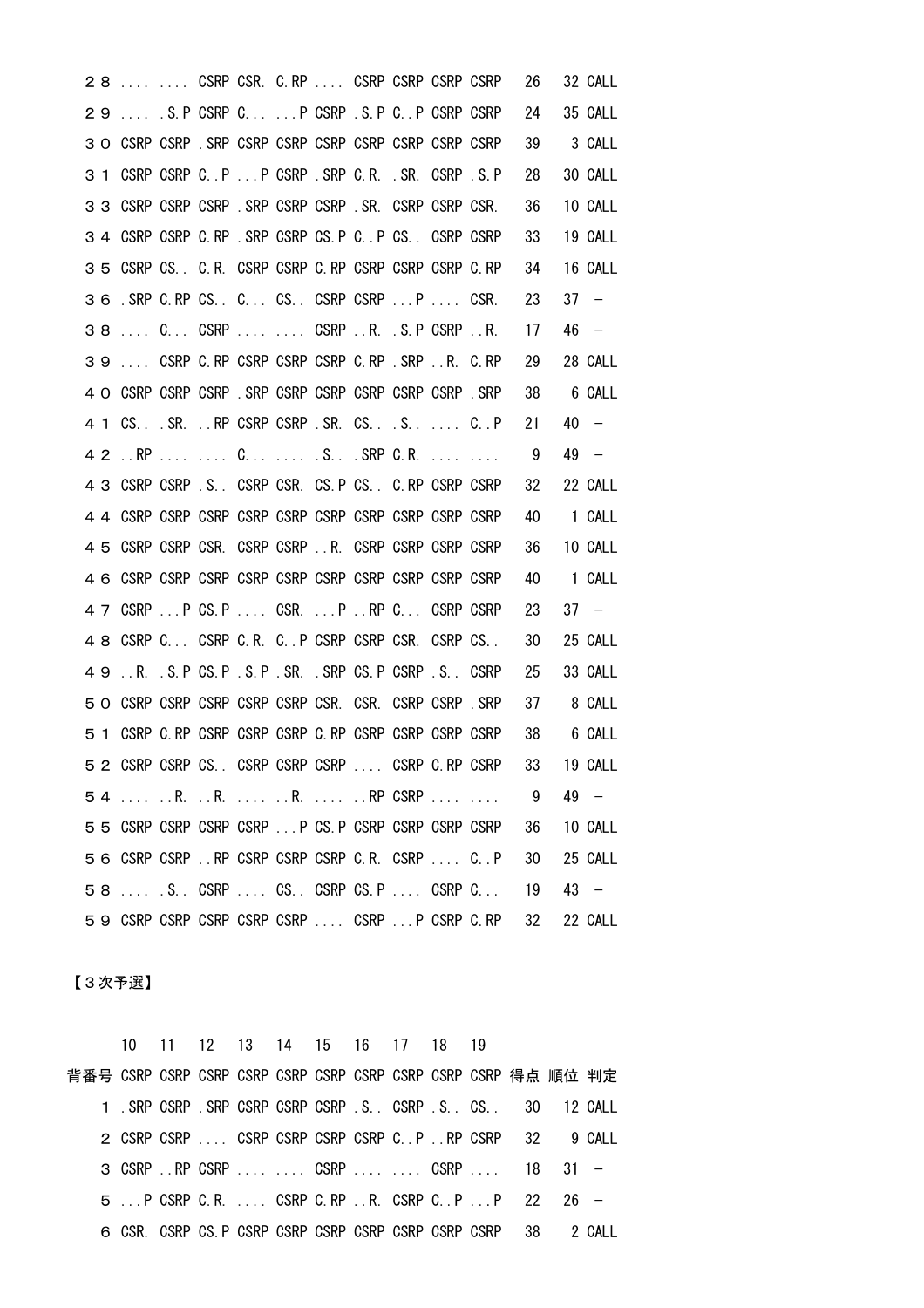|    |          | 7 CSRP CSRP  CSRP C.RP CSRP CSRP .S. P CSRP CSRP         |  |  |  |                                                 | 33 | 8 CALL  |
|----|----------|----------------------------------------------------------|--|--|--|-------------------------------------------------|----|---------|
|    |          | 8 CS. P CS. P CSRP CSRP . S. P CSRP CSRP C. R. CSRP CSRP |  |  |  |                                                 | 34 | 7 CALL  |
|    |          |                                                          |  |  |  |                                                 | 13 | $34 -$  |
|    |          | 1 4 . SR.  CSRP CSRP   CSRP . SRP CSR. CSRP              |  |  |  |                                                 | 24 | 24 CALL |
|    |          | 1 7 C CSRP C.RP  P     P                                 |  |  |  |                                                 | 10 | $36 -$  |
| 20 |          | R.  CSRP CSRP .S.P CSR. .SR. P C.RP                      |  |  |  |                                                 | 20 | $28 -$  |
|    |          | 2 1 CSRP CS. P CSRP CSRP CSRP CSRP CSRP CSRP  R. CSRP    |  |  |  |                                                 | 36 | 4 CALL  |
|    |          | 24  CSRP CSRP CSR. CSRP CS. CSR. C CSRP CSR.             |  |  |  |                                                 | 28 | 16 CALL |
|    |          | 25 CSRP CSRP CS.P CSRP  CSRP  P CSRP CSRP                |  |  |  |                                                 | 28 | 16 CALL |
|    |          | 2 6 C.RP CSRP C. P CSRP CS. P CSRP CSRP  CS. S. P        |  |  |  |                                                 | 28 | 16 CALL |
|    |          | 28   CSR.  . S  CS CSRP CSRP CSRP                        |  |  |  |                                                 | 18 | $31 -$  |
| 29 |          | . SRP  CS. P CSRP  P CSRP CSRP . SRP                     |  |  |  |                                                 | 22 | $26 -$  |
|    |          | 3 O CSRP CS. SRP CSRP CSRP C.R. CSRP CSRP CSRP CSRP      |  |  |  |                                                 | 35 | 6 CALL  |
|    |          | 3 1 CSR. CSRP CS.P  C.R. C. .P C. .P C  P CS             |  |  |  |                                                 | 20 | $28 -$  |
|    |          | 3 3 CSRP CSRP CSRP R. CSRP CSRP R. CSRP C . SRP          |  |  |  |                                                 | 30 | 12 CALL |
|    |          | 3 4 CSRP CSRP   P CSRP  P CSRP  RP CSRP  SR.             |  |  |  |                                                 | 26 | 22 CALL |
|    | 3 5 CSR. | R. CS.P CSRP .SR. CSRP CSRP  CSRP                        |  |  |  |                                                 | 25 | 23 CALL |
| 39 |          | CSRP C. RP CSR. CSRP CSR.  RP C. R. CSR. C. RP           |  |  |  |                                                 | 27 | 21 CALL |
|    |          |                                                          |  |  |  |                                                 | 36 | 4 CALL  |
|    |          | 4 3 CSRP  S.P CSRP   .SR. S. SR. SRP S.P                 |  |  |  |                                                 | 18 | $31 -$  |
|    |          |                                                          |  |  |  |                                                 | 40 | 1 CALL  |
|    |          | 4 5 CSRP CSRP C.R. CSRP .S. CSRP CS.P .S.P CSRP CS.P     |  |  |  |                                                 | 31 | 10 CALL |
|    |          |                                                          |  |  |  |                                                 | 37 | 3 CALL  |
|    |          |                                                          |  |  |  | 4 8 CSRP  CSRP   P CSRP   CSRP RP 19            |    | $30 -$  |
|    |          |                                                          |  |  |  | 49   CSR. C .SRP  C.RP C.R.  C                  | 13 | $34 -$  |
|    |          |                                                          |  |  |  | 50  P CSRP CSRP CSRP C.R.  P .S CSRP CSRP CSRP  | 29 | 14 CALL |
|    |          |                                                          |  |  |  | 5 1 CSRP  . SRP  CSRP CSRP CSRP .S. P CSRP C.RP | 28 | 16 CALL |
|    |          |                                                          |  |  |  | 5 2 C.RP CSRP CS. SRP CSRP CSR.  CSRP CSRP CSRP | 31 | 10 CALL |
|    |          |                                                          |  |  |  | 55 CSRP  CSRP CSRP  SRP CSRP CSRP CSRP CSRP CS. | 29 | 14 CALL |
|    |          |                                                          |  |  |  | 56 CSRP CSRP  P CSRP CSRP CSRP C P CSRP   P     | 28 | 16 CALL |
|    |          |                                                          |  |  |  | 59 CSRP CSRP . SR. CSRP C.R.  CSRP   CSRP       | 24 | 24 CALL |

【4次予選】

 10 11 12 13 14 15 16 17 18 19 背番号 CSRP CSRP CSRP CSRP CSRP CSRP CSRP CSRP CSRP CSRP 得点 順位 判定 .... CS.P CSRP CSRP CS.P CSRP .... CSRP .... C.RP 25 8 CALL CSRP CSR. .... C.RP ..RP CSRP CSRP .... .... CSRP 24 9 CALL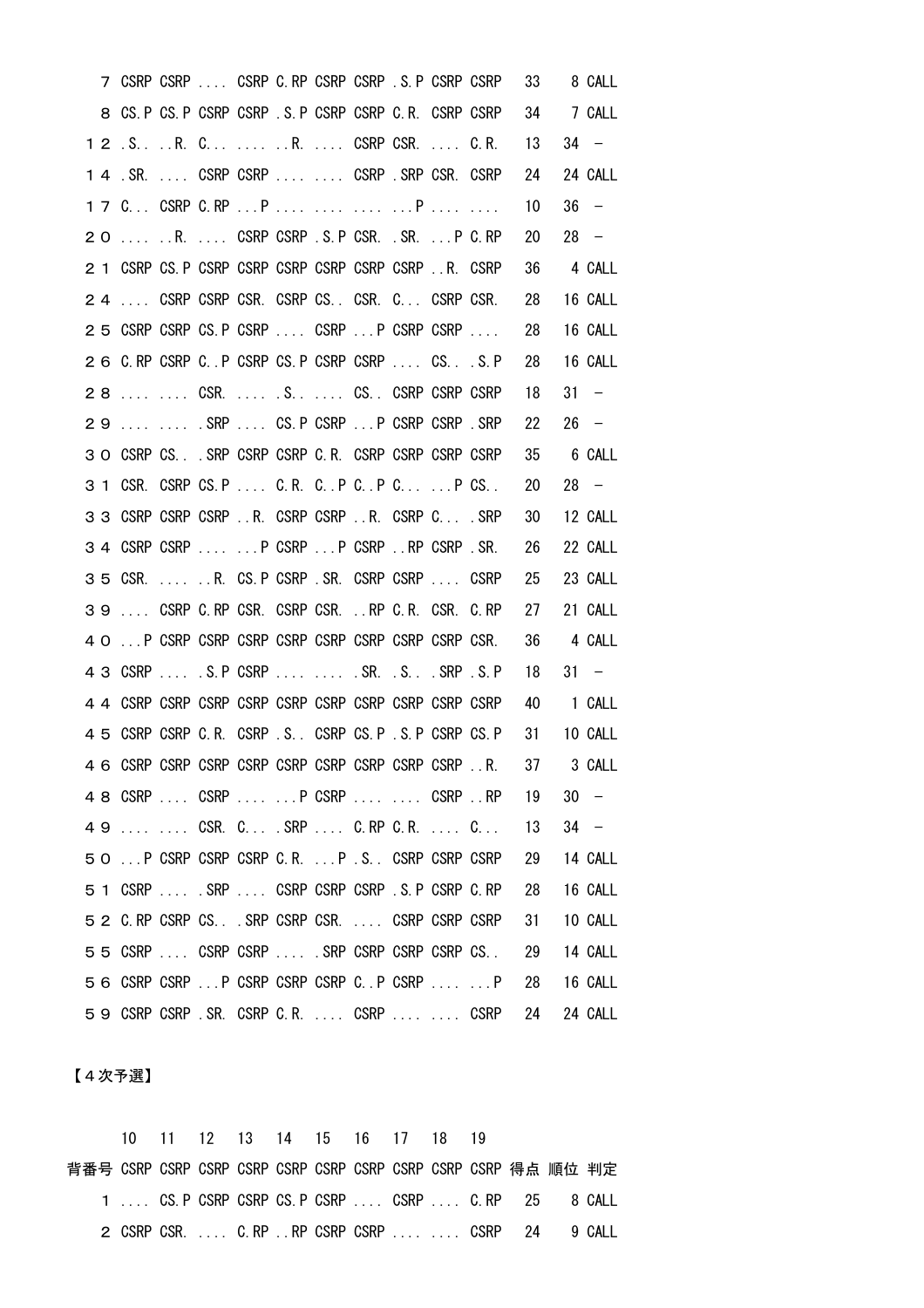|  |  |  | 6 C. P C. P C CSRP   P  R. CSRP CSRP  P            |  |  |                                  | 20             |    | 12 CALL |
|--|--|--|----------------------------------------------------|--|--|----------------------------------|----------------|----|---------|
|  |  |  | 7 . SRP SR.  CSRP CS. CSRP CSRP CS.  P CSRP        |  |  |                                  | 26             |    | 3 CALL  |
|  |  |  | 8 CS. R. CSRP R. CSRP CSRP CSRP CSRP CS. .         |  |  |                                  | 26             |    | 3 CALL  |
|  |  |  | 1 4   CSR.    CSRP RP  R.                          |  |  |                                  | 10             |    | $22 -$  |
|  |  |  | 2 1 C.R.  . S.P CSRP CSRP  C.RP   CS               |  |  |                                  | 17             |    | $15 -$  |
|  |  |  | 24   CSRP  C.R.  R.  CSRP                          |  |  |                                  | 11             |    | $21 -$  |
|  |  |  |                                                    |  |  | 25 . SR. CSRP CSRP   CSRP   CSRP | 18             |    | $14 -$  |
|  |  |  |                                                    |  |  |                                  | $\overline{1}$ |    | $25 -$  |
|  |  |  | 3 O .S. P   S. S. P C. CSRP CSRP CSRP . SRP        |  |  |                                  | 21             |    | 11 CALL |
|  |  |  | 3 3 CSRP CSRP CSRP  CSRP .SRP  CSRP  C.RP          |  |  |                                  | 26             |    | 3 CALL  |
|  |  |  | 3 4 C.RP CSRP   CSRP R.   .SR. CS                  |  |  |                                  | 16             |    | $18 -$  |
|  |  |  | 35 C.R.    CSRP  CSRP   .SRP                       |  |  |                                  | 13             |    | $19 -$  |
|  |  |  | 39   . S   C.RP P                                  |  |  |                                  | 5              |    | $24 -$  |
|  |  |  | 4 O  SR. CS. P C. RP CSRP . S.  CSRP CS. CSR.      |  |  |                                  | 22             |    | 10 CALL |
|  |  |  |                                                    |  |  |                                  | 40             |    | 1 CALL  |
|  |  |  | 4 5 CSRP C.RP  CSRP  CSRP .SRP  CSRP CSRP          |  |  |                                  | 26             |    | 3 CALL  |
|  |  |  | 4 6  P CS. P CSRP CSRP CSRP CSRP CS. P CSRP CSRP C |  |  |                                  | 32             |    | 2 CALL  |
|  |  |  | 5 O . S. P CSRP CSRP CSRP  . S CSRP CSRP CS. P     |  |  |                                  | 26             |    | 3 CALL  |
|  |  |  | 5 1 CSRP  C.RP  CSRP  CS. CS.  C.RP R.             |  |  |                                  | 17             |    | $15 -$  |
|  |  |  | 5 2 . SR. . SRP R. P C. RP CSRP CSRP R.            |  |  |                                  | 19             |    | $13 -$  |
|  |  |  | 55   CSRP C  . S C.RP                              |  |  |                                  | - 9            |    | $23 -$  |
|  |  |  | 56 C.P C.P  SR.  P C  CSRP   P                     |  |  |                                  | 13             |    | $19 -$  |
|  |  |  | 59 CSR. CSRP RP .S CSR.  CS   .S.P                 |  |  |                                  | 17             | 15 |         |

## 【準決勝】

|                                                                                |                                                                 |  |  |  | 10 11 12 13 14 15 16 17 18 19 |    |        |
|--------------------------------------------------------------------------------|-----------------------------------------------------------------|--|--|--|-------------------------------|----|--------|
| 背番号 CSRPJ CSRPJ CSRPJ CSRPJ CSRPJ CSRPJ CSRPJ CSRPJ CSRPJ CSRPJ CSRPJ 得点 順位 判定 |                                                                 |  |  |  |                               |    |        |
|                                                                                | 1  CS. PJ C. PJ  CSRPJ CSRP.  P. CS. PJ  C. RPJ 25 4 CALL       |  |  |  |                               |    |        |
|                                                                                | 2 CSRPJ  .S  P. CSRPJ CJ   CSRPJ 19                             |  |  |  |                               |    | $9 -$  |
|                                                                                | 6 . S. CSR. SR. . CSRP. SR. J R. . CSRPJ 19                     |  |  |  |                               |    | $9 -$  |
|                                                                                |                                                                 |  |  |  |                               |    |        |
|                                                                                | 8. S. J  P. CSRPJ CSRPJ J C. R. J CSRPJ R. 23 6 CALL            |  |  |  |                               |    |        |
|                                                                                | 3 O C.RPJ     CSRPJ  .SR. CS.P. 14 12 -                         |  |  |  |                               |    |        |
|                                                                                | 3 3 CSRPJ CSRPJ CSRPJ  CSRPJ CSRPJ  C. R. J   J 29              |  |  |  |                               |    | 3 CALL |
|                                                                                | 4 0  SR. J C. R. J C. J CSR. J . SR. J  P. CSRPJ C. J . S. . J  |  |  |  |                               | 25 | 4 CALL |
|                                                                                | 4 4 CSRPJ CSRPJ CSRPJ CSRPJ CSRPJ CSRPJ CSRPJ CSRPJ CSRPJ CSRPJ |  |  |  |                               | 50 | 1 CALL |
|                                                                                | 4 5 CSRPJ   CSRPJ  CSRPJ .S  .SRP. CSRP. 23                     |  |  |  |                               |    | 6 CALL |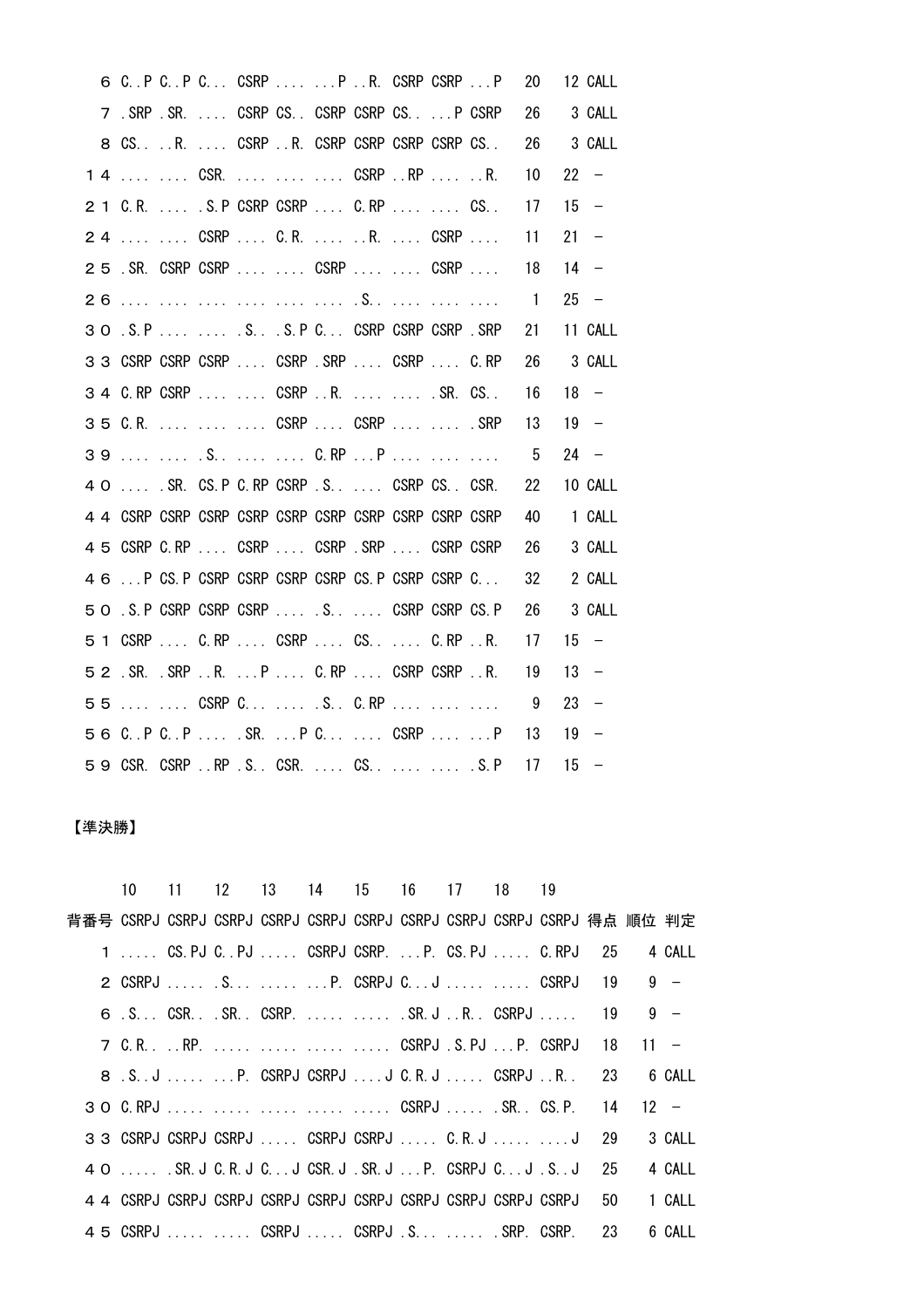|  | 4 6  P. CS. PJ CSRPJ CSRPJ CSRPJ C P. CSRP. CSRPJ CJ 33 2 CALL |  |  |  |
|--|----------------------------------------------------------------|--|--|--|
|  | 50  C.RPJ CSRPJ .SRPJ    CSRP. CSRPJ  22 8 -                   |  |  |  |

【決 勝】

 10 11 12 13 14 15 16 17 18 19 背番号 CSRPJ CSRPJ CSRPJ CSRPJ CSRPJ CSRPJ CSRPJ CSRPJ CSRPJ CSRPJ C S R P J 総合 77775 55747 32232 66677 55666 67767 54775 44453 66666 44445 5.0 7.0 7.0 7.0 6.0 7 44454 47375 25424 44453 44353 45546 33322 66676 42222 22332 3.0 3.0 2.0 4.0 2.0 3 32322 23223 66565 77766 22222 54453 75644 55545 77777 66666 6.0 5.0 6.0 6.0 5.0 6 66563 64454 44743 55545 66775 76674 46456 33222 23453 55554 4.0 6.0 5.0 5.0 4.0 5 11111 11111 11111 11111 11111 11111 11111 11111 11111 11111 1.0 1.0 1.0 1.0 1.0 1 23237 76566 73677 33334 77537 33335 67567 77767 34335 33223 7.0 4.0 4.0 2.0 7.0 4 55646 32632 57356 22222 33444 22222 22233 22334 55544 77777 2.0 2.0 3.0 3.0 3.0 2

【最終結果】

| 背番号            | リーダー |                  | パートナー |       | 所属                 | 成績 |    |
|----------------|------|------------------|-------|-------|--------------------|----|----|
| 1              | 小野   | 晃歳               | 小野    | 麻耶    | 早川午朗ダンススクール        | 決勝 | 7位 |
| $\overline{2}$ | 伊藤   | 光                |       | 中川 サリ | 江東ソシアルダンススクー       | 準決 |    |
| 3              | 中川   | 真仁               | まりね   |       | 矢部行英ダンスカンパニー       | 3次 |    |
| 4              | 齋藤   | 清継               | 池田    | 奈智    | 吉本ダンススタジ           | 1次 |    |
| 5              | 青田   | 昂                | 青田    | 果林    | ダンススタジオアオタ         | 3次 |    |
| 6              | 山口   | 博道               | 輿石    | 美穂    | チョイスダンススタジオ        | 準決 |    |
| $\overline{7}$ | 平川   | 賢志               | ??住   | 絵梨奈   | ニッ森司ダンススク          | 準決 |    |
| 8              |      | 東海林 祐介           | 立花    | 悠     | 二宮清ダンスアカデミー        | 決勝 | 3位 |
| 9              | 福田   | 洋平               | 松下    | 梨沙    | AS ダンススタジオ         | 2次 |    |
| 10             |      | Alvaro De Bracam | 鶴見    | 侑里子   | サカネダンススクール         | 2次 |    |
| 12             | 田中   | 直樹               | 石川    | 真理子   |                    | 3次 |    |
| 13             | 村上   | 知哉               | 村田    | 佳澄    | サワダマサヒロダンススタ       | 2次 |    |
| 14             | 近藤   | 智一               | 井上    | 愛香    | ダンススクール市川          | 4次 |    |
| 15             | 遠藤   | 健一郎              | 遠藤    | 知美    | M・トモミ スポーツダンス      | 1次 |    |
| 16             | 松本   | 恒裕               | 大吉    | 優華    | 田中信和ダンススクール        | 1次 |    |
| 17             | 井口   | 裕樹               | 田中    | 智津子   | ソシアルアダンスス          | 3次 |    |
| 19             | 田熊   | 健太               | 石田    | 聖美    | 田熊健太ダンススタジオ        | 2次 |    |
| 20             | 日暮   | 健二               | 久保田   | 裕美    | ダンスドリーム久           | 3次 |    |
| 2 <sub>1</sub> | 大西   | 大輔               | 大西    | 香織    | STARS DANCE STUDIO | 4次 |    |
| 22             | 鬼束   | 剛                | 原田    | 摩須美   | 畑中ダンススクール          | 2次 |    |